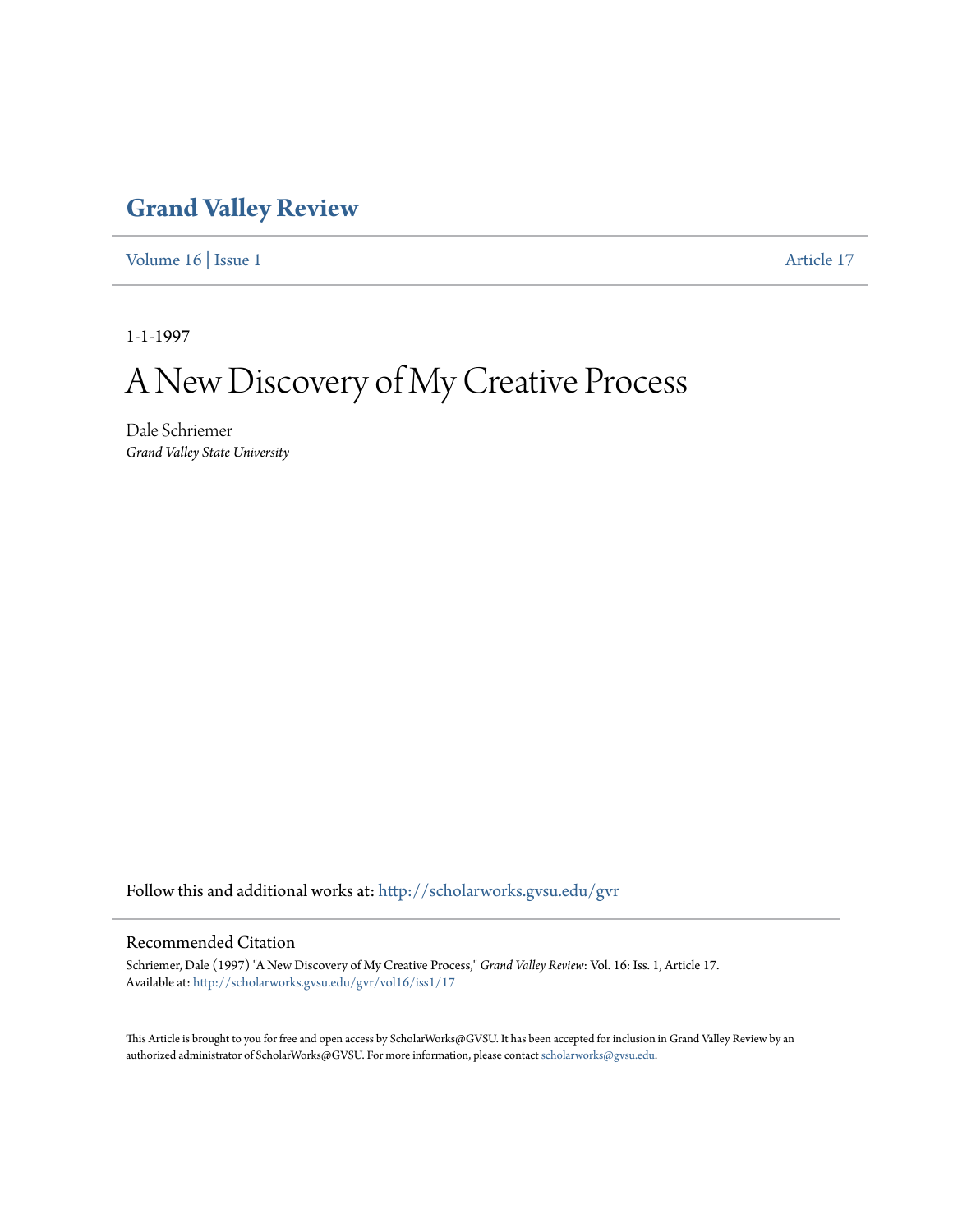## **A NEW DISCOVERY OF MY CREATIVE PROCESS**

### *Dale Schriemer*

The goals I set for my sabbatical last year were clear and well thought out, but I did not understand where those goals might take my spirit or how the experiences I planned would change the context of my performing art. I planned to re-engage as an artist and to be stimulated by other teachers and artists, but I did not know how that would feel or how it would change the way I approach my own singing.

The beginning was bumpy. I arranged to work with a highly regarded voice teacher in the midwest to whom I was recommended, a brilliant teacher, but whose pedagogical approach was not what I was looking for. And then a long term relationship with another vocal coach ended. Meanwhile I would continue my work with Barbara and William Conable in Columbus, Ohio, in the Alexander Technique, a theory of body coordination based on the natural balance in the bony architecture of the body. If balance is gained in the architecture, stress to the muscles and joints is reduced, and the body becomes a more efficient mechanism. The theory is that, through becoming proficient in this technique, I become a more coordinated singer, performing with more ease and grace.

Barbara has been my teacher since 1989, but what we worked with last year was my image of my body and how that differed from the facts of my structure. It seems that however one believes one's body to be constructed actually overrides the actual facts of construction. This overriding message to the body causes pain, tension, and reduced function. This overriding message asks the body to function in ways that are not in harmony with its construction. Barbara and I looked at several pictures of the human skeletal structure. As we discussed it and its functions, it was evident that my mental map of my body and the facts of my physical structure were not consonant. This dissonance was startling to me, because of all the previous work I had done in Alexander. 1 learned that messages I had received as a child about the nature and value of my body from the surrounding culture helped to form this confusing map. So 1 began consciously to remap my body image in a way that was more consonant with its facts.

It was mainly my arm structure and pelvis that needed redefinition. As I began to change myself, there was a kind of emotional fallout or release in my personality. I no longer had to act in ways that stopped and hurt me. Regret poured out of me as I began to embody these changes. Why had I wasted all this time doing things that had prevented me from the very thing I wanted from the artistic experience---the ability to express myself fluently with freedom and knowledge and joy? At the same time, hope flooded into me, as I realized I didn't have to act in the old way anymore.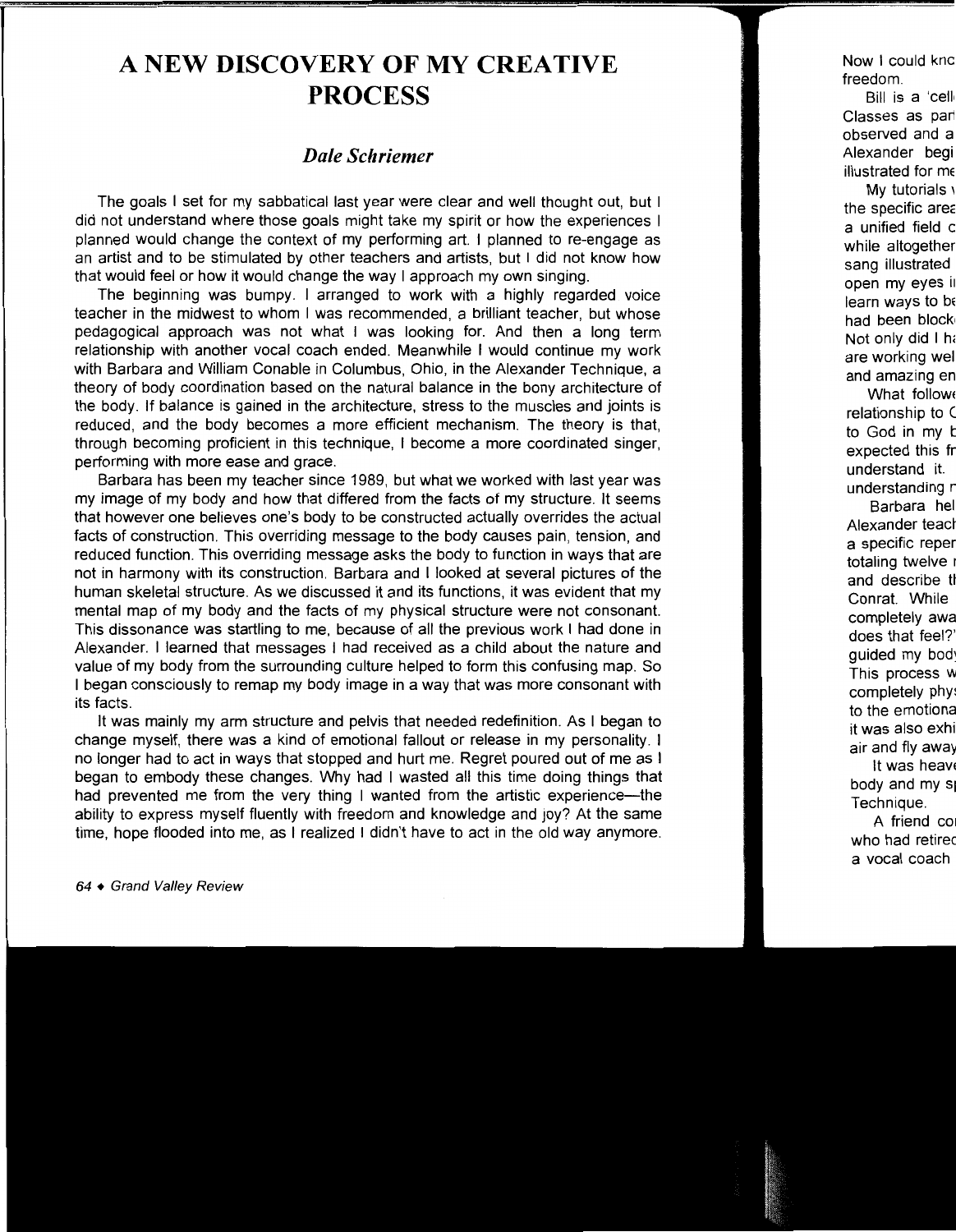Now I could know and plan and express myself as an artist with greater power and freedom.

Bill is a 'cello professor at Ohio State University and teaches three Alexander Classes as part of the University offering. I sat in on a number of classes and observed and also studied with him tutorially. Watching students who were new to Alexander begin to learn and open themselves to new physical possibilities illustrated for me how dynamic such a beginning is.

My tutorials with Bill took a slightly different tack. Whereas Barbara had exposed the specific areas of redefinition, Bill pointed me to the whole, where everything is in a unified field of attention. My tendency was to focus on and eradicate problems while altogether ignoring other parts of the artistic process. Closing my eyes as I sang illustrated this division. So Bill kept saying, "Open your eyes." He helped me open my eyes in many other ways. I tried to be a serious student, as I set about to learn ways to become consonant with my structure and to open paths of energy that had been blocked by tension. Bill helped me find that this was a pleasant process. Not only did I have to open my eyes, but I had to revel in the pleasure of things that are working well. I had to smile. As I allowed myself this enjoyment, I let my spirit go and amazing energy poured through me. I felt ecstatic.

What followed can only be described as a profound religious experience. My relationship to God, which runs deep, became a fountain of energy. I felt connected to God in my body, as if His Spirit was flowing through me physically. I had not expected this from studying the Alexander Technique, and I was unsure of how to understand it. I now think that my spiritual life has been magnified by better understanding my body, and the way I view my own body has been transformed.

Barbara helped me find a new vocal coach, Dale Beaver, also a certified Alexander teacher. Dale focused on the "nuts and bolts" of the experience of singing a specific repertoire. We worked on Brahms' Opus 103, a set of eight short pieces, totaling twelve minutes in length. They are called the Zigeunerlieder (Gypsy Songs) and describe the social structure and philosophy of gypsy life from a text by H. Conrat. While I sang those German songs, Dale patiently insisted that I be completely aware of my body. After my singing part of a song, he would ask, "How does that feel?" And he would say, "Good, but a little more ease in the breath." He guided my body each time so to help me feel a release and to relax my breathing. This process would go on for an hour and a half or more. The demand that I be completely physically present and completely vocally present, while paying attention to the emotional content of the Gypsy Songs was overwhelming and exhausting. But it was also exhilarating: at times I wasn't sure if I was going to explode or rise into the air and fly away.

It was heaven, this opportunity to work on my singing. It was a joy to connect my body and my spirit. But it did not end in Columbus or with my gurus of the Alexander Technique.

A friend connected me with Giulio Favario, a first generation Italian-American, who had retired from coaching at the Chicago Lyric Opera, where he had worked as a vocal coach for the last thirty years. He gave me directions on the phone to his